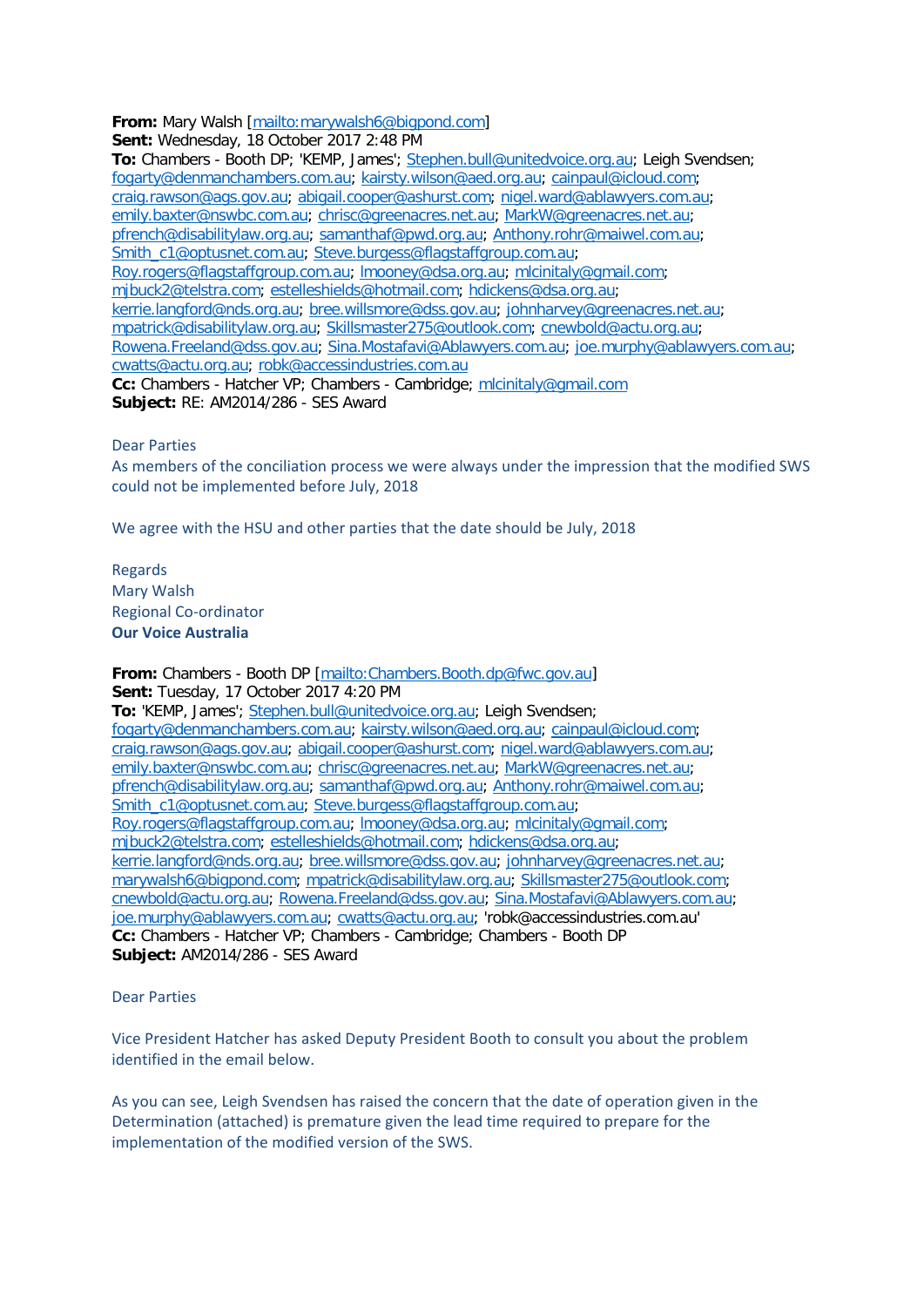The Full Bench is prepared to vary the date of operation if the parties can agree to a new date. There is urgency about this because technically the determination took effect today.

Could the parties please provide feedback to DP Booth on the appropriate date of operation **by 5:00pm, Friday 20 October 2017.**

Kind regards

**Grace Cummings** Associate to Deputy President Booth

**Fair Work Commission** Tel: 02 9308 1818 [chambers.booth.dp@fwc.gov.au](mailto:chambers.booth.dp@fwc.gov.au) [www.fwc.gov.au](http://www.fwc.gov.au/)

10/80 William Street, East Sydney, NSW 2011

**From:** Leigh Svendsen [\[mailto:leighs@hsu.net.au\]](mailto:leighs@hsu.net.au) **Sent:** Monday, 16 October 2017 10:38 AM **To:** Chambers - Hatcher VP **Subject:** [2017] FWCFB 5073 SES Award

Dear Vice President Hatcher

I refer to the recent FB decision in the Supported Employment Services Award 2010.

There are some significant concerns arising out of the date of effect.

To enable to modified version of the Supported Wage System to be effective there are a significant number of alterations to the supporting processes, documentation and training of assessors which must be operationalised before the modified SWS can be used.

In brief, it requires:

- Finalisation of changes to the SWS Handbook and SWS Assessment Guidelines which provide the guidelines and framework for the application of the SWS modified or standard;
- Training for external assessors currently trained assessors need to undergo a new accreditation process;
- An agreed panel of available and accredited assessors [I believe part of this is currently undergoing a tender process]
- Preliminary development of agreed benchmarks at a participating ADE [with an assessor]
- Training of onsite personnel to enable gathering of workplace data there are currently no final guidelines for the collection of workplace data [see Schedule D variations]

The Department is working through these processes, but does not envisage these will be operationalised until the new financial year.

One of the benefits of the extensive conciliation process undertaken by the parties is that we agreed to the changes and understood they would be available in the future; one of the drawbacks is that we forget that we need to spell out those understandings where they are actually reduced to an application for a variation. HSU did not request a postponed date of effect when we drafted and made the application for